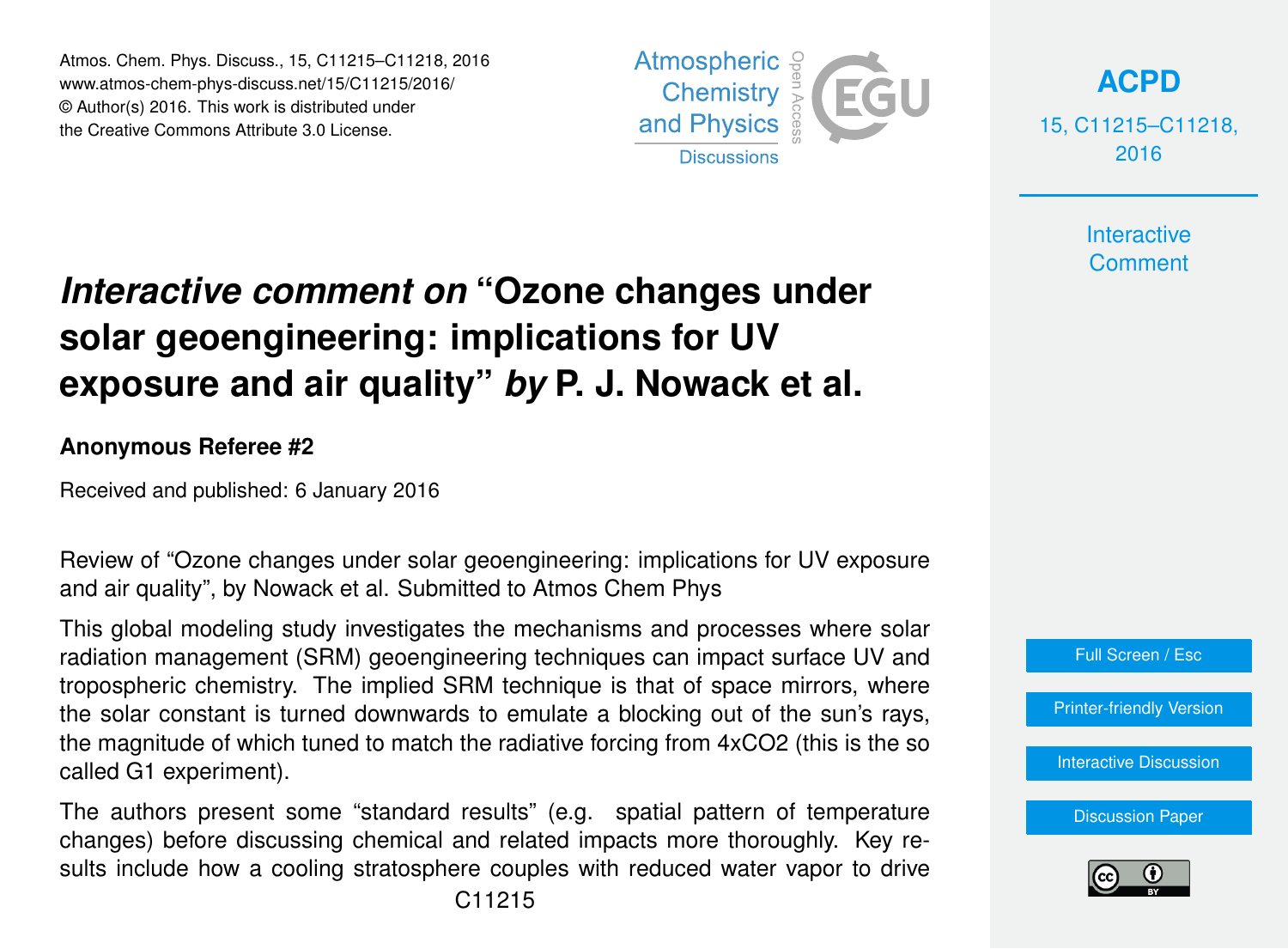ozone increases in the G1 simulations. The G1 simulations also increase tropospheric ozone, driven mainly by reduced water vapor (reduced OH production) and UV penetration (due to higher stratospheric ozone). The authors also highlight that the reduced UV could be important for human health through reduced vitamin D production.

Overall, I feel that this study positively adds to the growing literature analyzing the impacts of geoengineering techniques. Composition and UV impacts have not been studied in detail, and, while the scenarios are not necessarily ideal (e.g. using preindustrial levels of ozone precursors; as also noted by another reviewer), the authors note these weaknesses, and I think that it provides a good basis to compare future work against. In summary, I would be happy to recommend this for publication after the authors have considered my minor comments/corrections below (mostly very minor).

Specific comments (Page and line numbers refer to the original Word version)

P1, L14: Why italicize geoengineering?

P2, L1: "However, despite. . ." – I feel this sentence rather trivializes an extremely complex issue. It is not possible to just turn off CO2 emissions without all kinds of (nonatmospheric) consequences!

P2, L2: It's not just researchers talking about GE

P2. L16: Suggest: "The central problem..." -> "A major issue..."

P2, L18: Full stop after "Earth system" and then start a new sentence.

P3, L11: Might want to be clear how UV (or other GE-related factors) can influence surface ozone

P3, L26: "Finally, section 4. . ."

P4, L7: Ref for MetUM?

P4, L12: comma after MetUM

15, C11215–C11218, 2016

> Interactive **Comment**

Full Screen / Esc

[Printer-friendly Version](http://www.atmos-chem-phys-discuss.net/15/C11215/2016/acpd-15-C11215-2016-print.pdf)

[Interactive Discussion](http://www.atmos-chem-phys-discuss.net/15/31973/2015/acpd-15-31973-2015-discussion.html)

[Discussion Paper](http://www.atmos-chem-phys-discuss.net/15/31973/2015/acpd-15-31973-2015.pdf)

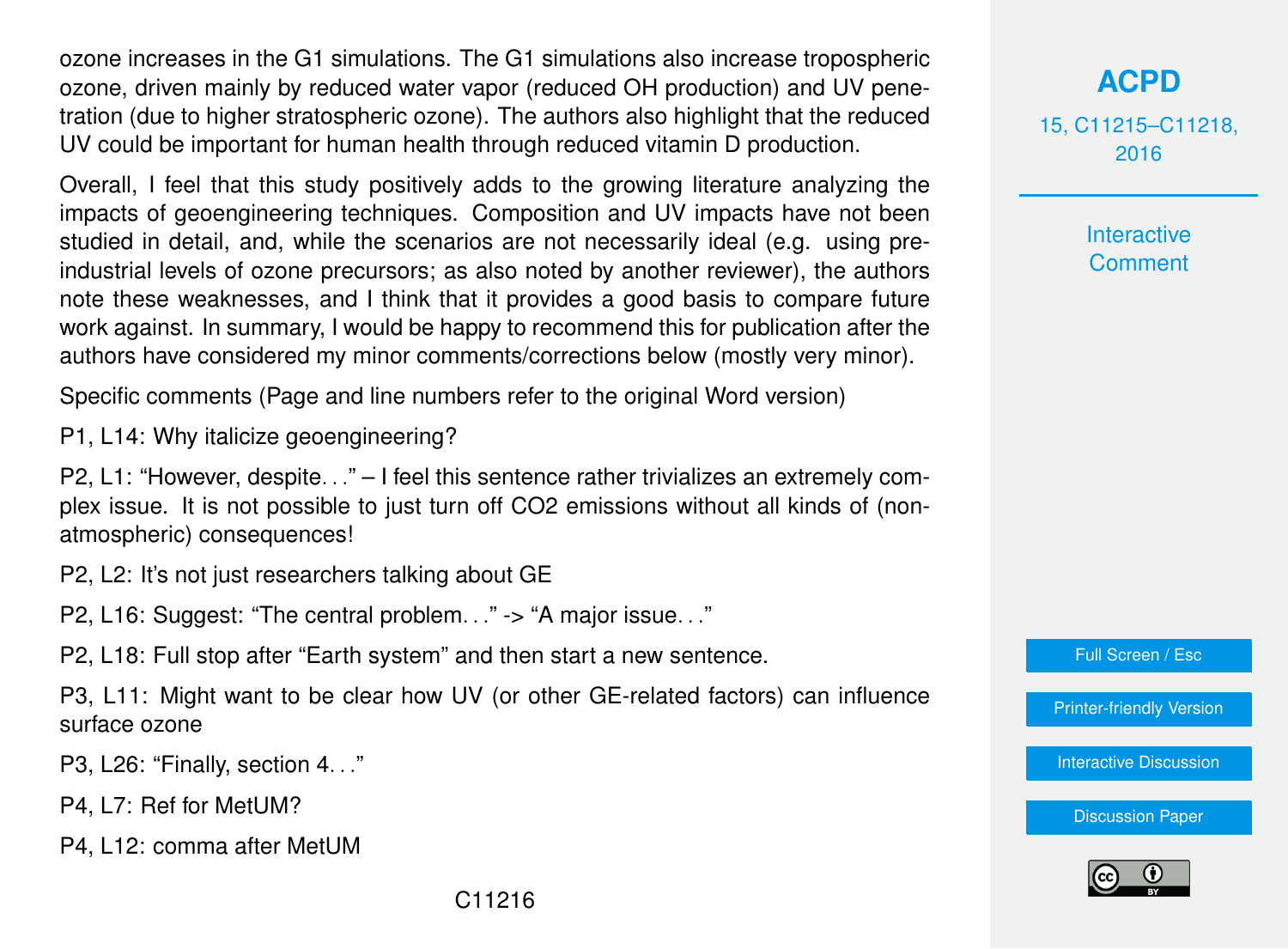P4, L15-: Refs for these models?

P4, L21-: Is aerosol chemistry included? Are there composition/climate feedbacks with CH4 and N2O? Clarify whether the photolysis scheme respond to clouds, ozone and solar flux?

P5, Sect 2.2: I would be explicit that the CFC levels are (presumably) zero in the simulations. Also, would any putative space mirrors be uniformly efficient at all wavelengths?

P7, L6: Delete "rather"

- P7, L8: "heating by higher ozone levels"
- P7, L11: "in G1, as discussed below."
- P7, L33: why is NOx higher? Temperature effects?
- P8, L6-8: Is this because the BDC slows?

P8, L21: "As discussed in section 1, tropospheric ozone. . .affecting human health and air quality"

P8, L31: The photolysis reaction has a temperature dependence too (vibrational excitation), which further complicates things.

P9, L13-22: Do you have tropospheric ozone budget data to help with this analysis?

P9, L24: "in G1, as shown by the data in Table 2." (A comma and then "see X" does not read well – there are other examples that could be addressed.)

P10, L3-14: I would remind the reader that the conclusions are based on simulations with PI conditions. Some of the impacts ( $\Delta T$ ,  $\Delta$ humidty) will be important for trop chem in general.

P11, L16-19: You might be able to use data in Madronich (2007) to estimate the impact on vitamin D (he has empirical values for ozone/weighted-UV derived for lots of different action spectra). . . .However, if the simulations have PI ODS levels, is it really worth

C11217

## **[ACPD](http://www.atmos-chem-phys-discuss.net)**

15, C11215–C11218, 2016

> **Interactive Comment**

Full Screen / Esc

[Printer-friendly Version](http://www.atmos-chem-phys-discuss.net/15/C11215/2016/acpd-15-C11215-2016-print.pdf)

[Interactive Discussion](http://www.atmos-chem-phys-discuss.net/15/31973/2015/acpd-15-31973-2015-discussion.html)

[Discussion Paper](http://www.atmos-chem-phys-discuss.net/15/31973/2015/acpd-15-31973-2015.pdf)